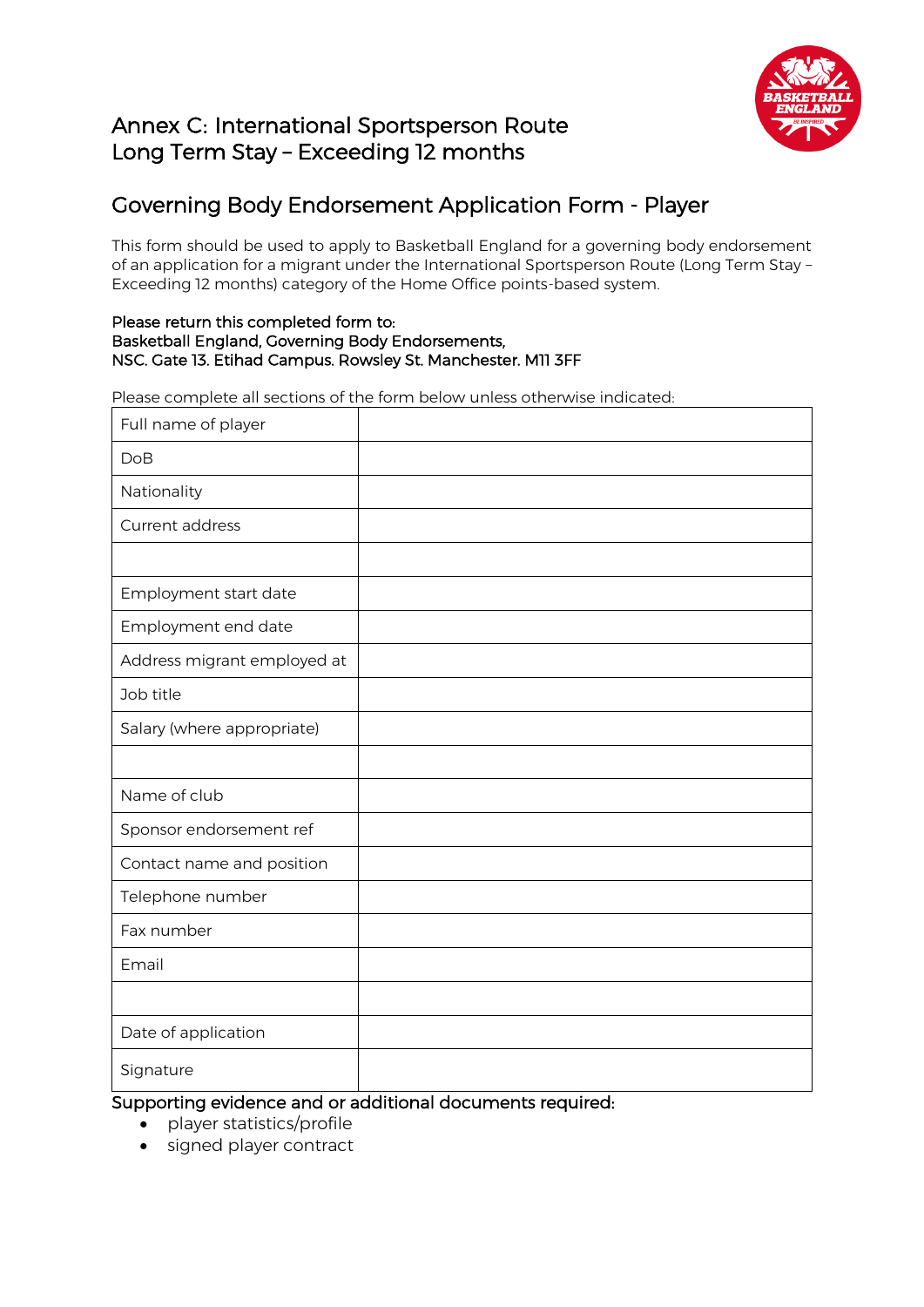The information on this form and any additional support document may be disclosed to the Home Office in the event that they investigate Basketball England and the processes and procedures used for governing body endorsements. Ĩ

## Please indicate which of the following criteria are met: (all that are applicable)

### Returning players

i. Did the player play in at least 75% of games available to the team in the relevant league (BBL, WBBL or Division One Men) finishing not more than 18 months ago?



Yes – this therefore meets the governing body endorsement requirements. No – this therefore does not meet the governing body endorsement requirements.

## First time players, including new players (previously played in the UK but outside of the 18 months) from USA & Canada and players coming to the UK who have graduated from the USA and Canada

i. Did the player complete 4 years eligibility in the college system in one of the following?

| NCAA I | <b>NCAA</b><br>וו ר | <b>NCAA</b> | <b>NAIA</b> | $\sim$<br>$-$<br>$\backsim$ |  |
|--------|---------------------|-------------|-------------|-----------------------------|--|
|        |                     | $\parallel$ |             | <b>USport</b>               |  |



No – this therefore does not meet the governing body endorsement requirements.

ii. Did the player complete his/her final year of college not more than 18 months ago?

| Yes - (proceed to iii) |
|------------------------|
| No (proceed to iv)     |

iii. Did the player play in at least 75% of games in each of their final two years of college?



Yes – this therefore meets the governing body endorsement requirements. No – this therefore does not meet the governing body endorsement requirements.

iv. Did the player play for a professional league side finishing not more than 18 months ago?



Yes – (proceed to v) No – this therefore does not meet the governing body endorsement requirements.

v. Did the player play in at least 75% of games available to him/her for that side?

es - this therefore meets the governing body endorsement requirements. Io - this therefore does not meet the governing body endorsement requirements.

### First time players who did not attend US College:

Yes – (proceed to ii)

i. Did the player play for a professional league side finishing not more than 18 months ago?



No – this therefore does not meet the governing body endorsement requirements.

ii. Did the player play in at least 75% of games available to him/her for that side?